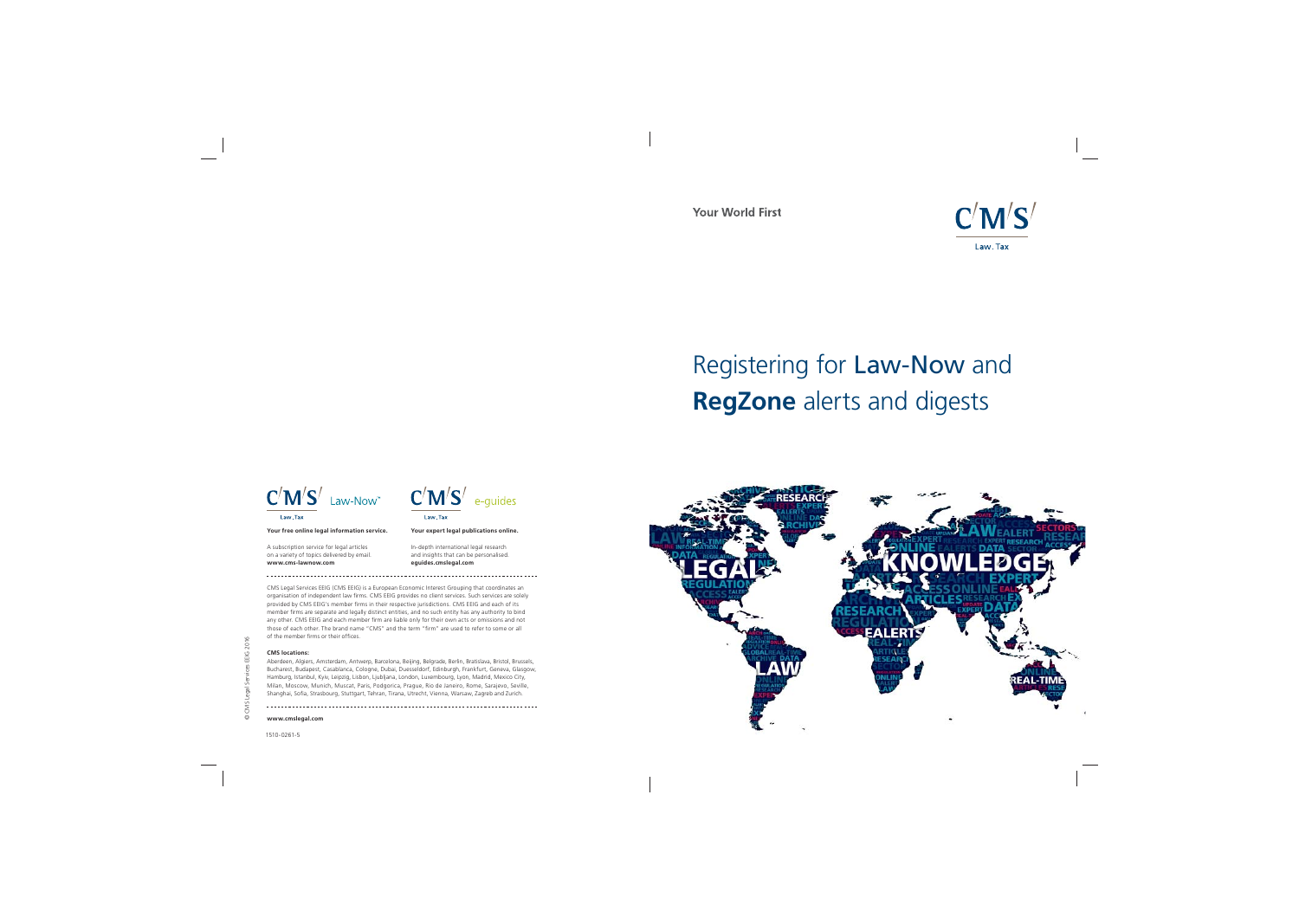## Law-Now provides client alerts on a wide range of legal topics and covers 28 jurisdictions. For financial institutions we have a substantial web-based resource, RegZone, with email news and alerts.

You can register online for both platforms by completing the Law-Now registration at www.cms-lawnow.com/subscription and including 'Financial institutions regulation' as one of your selected 'areas of law'. Once registered, you can use the same email and password to manage your preferences on both Law-Now and RegZone.

**Once registered, you can use the same email and password to manage your preferences on both Law-Now and RegZone.**



- at face to face events and breakfast briefings: register for CMS events
- **∙** remote access training for you (and your team) at your desk, at home and on the move – via live webinars and 'ondemand/online' training videos from the RegZone website
- **RegZone toolkit:** regulatory data accessible via the news wizard, jargon buster, future dates calendar, reform tracker and training programme
- **Available on the move:** download useful links to your mobile for easy access and view 'on-demand' training videos on your mobile devices

Alternatively you can register for RegZone at www.cms-lawnow.com/ regzone/registration and then, after verifying your account, you can go to 'manage my preferences' on the Law-Now site to select Law-Now material. If you register for Law-Now first, then you can add RegZone material via 'manage my preferences' on the RegZone site.

#### **Registering for Law-Now and RegZone – free of charge**

#### — **Training:**

Sign up now free of charge by visiting us at: **www.cms-lawnow.com/regzone/registration**

Please get in touch with the RegZone team if you have any questions, would like a demonstration of the platform's capabilities or wish to enquire about a RegZone monitoring service tailored to your company.

**E: regzonesupport@cmslegal.com**

**T:** +44 (0)20 7367 3333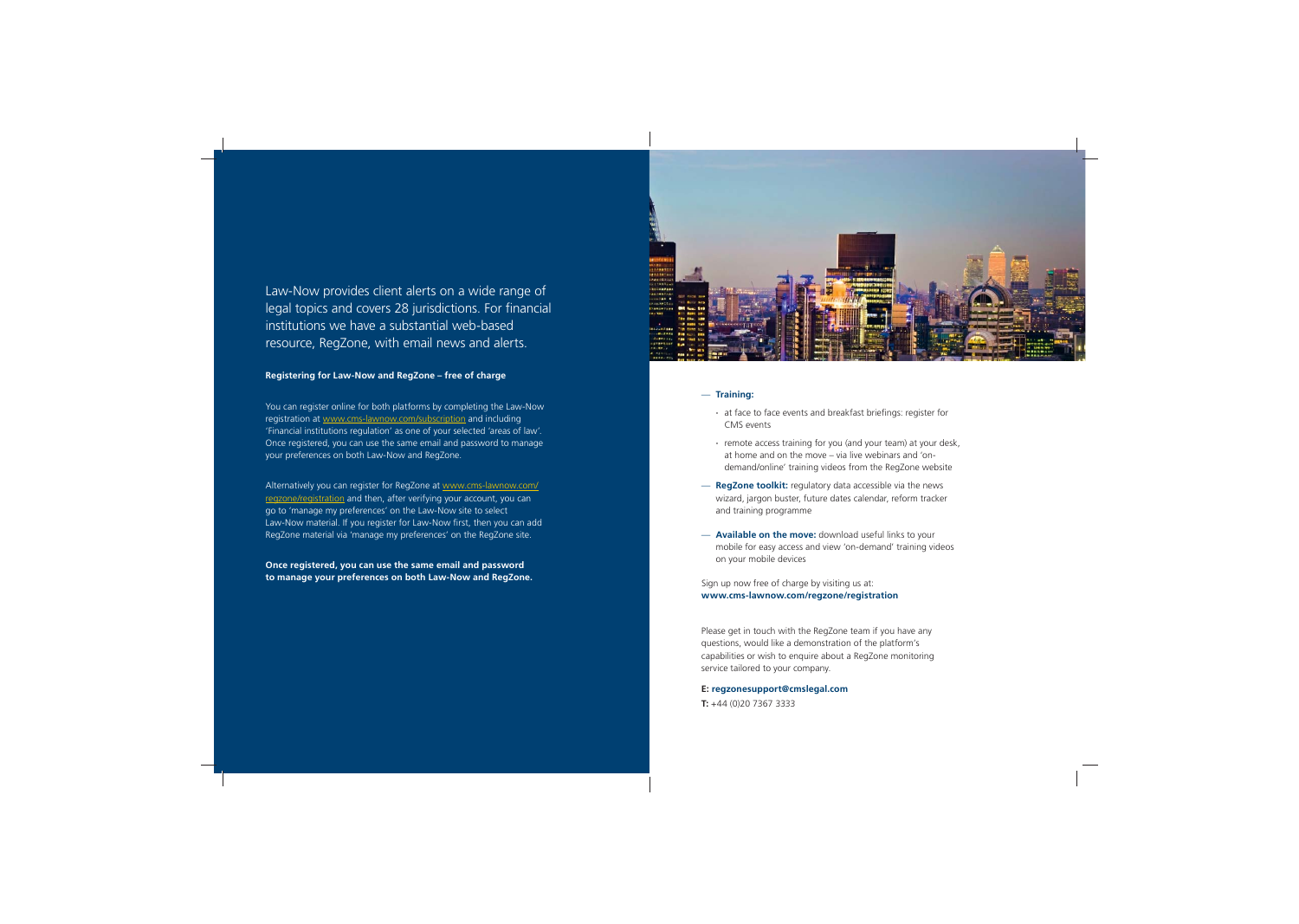

RegZone provides you with expert analysis and daily news from the fast-changing world of European financial institution regulation. The award-winning platform hosts a substantial online research resource and a flexible email service, tailored to your needs.

#### **Benefits of subscription (which is free of charge) include:**

- **Latest news:** updated daily and displayed on each topic page on the RegZone website. Choose to receive the news in a daily or weekly digest email
- **Sector focus:** delivering content that is most relevant to you, covering banking and finance, insurance, securities and derivatives, and asset management and funds
- **Real time eAlerts:** emails delivering your chosen content directly to your inbox

# Law-Now

A world of legal knowledge tailored to you

Law-Now delivers expert commentary and updates on the legal issues affecting your world. You can register free of charge and choose to receive information about those areas you are interested in.

#### **You can access:**

- real time eAlerts to your inbox what you need to know about those areas you're interested in
- everything from your mobile download mobile bookmarks of your favourite pages
- an extensive archive research legal developments saving time and resource
- specialist zones in-depth information about specialist topics
- CMS events view the events at CMS around the world and register to attend

Sign up by visiting us at: **www.cms-lawnow.com/subscription**

**Content delivered in 12 languages**

| <b>Access over 75</b> | <b>Covering</b> | <b>Across 28</b> |
|-----------------------|-----------------|------------------|
| areas of law          | 20 sectors      | countries        |
|                       |                 |                  |

### **Website available in English, French and German**

Please get in touch with the Law-Now team, if you have any questions or would like a demonstration of the platform's capabilities.

#### **E: lawnowsupport@cmslegal.com**

**T:** +44 (0)207 367 3322